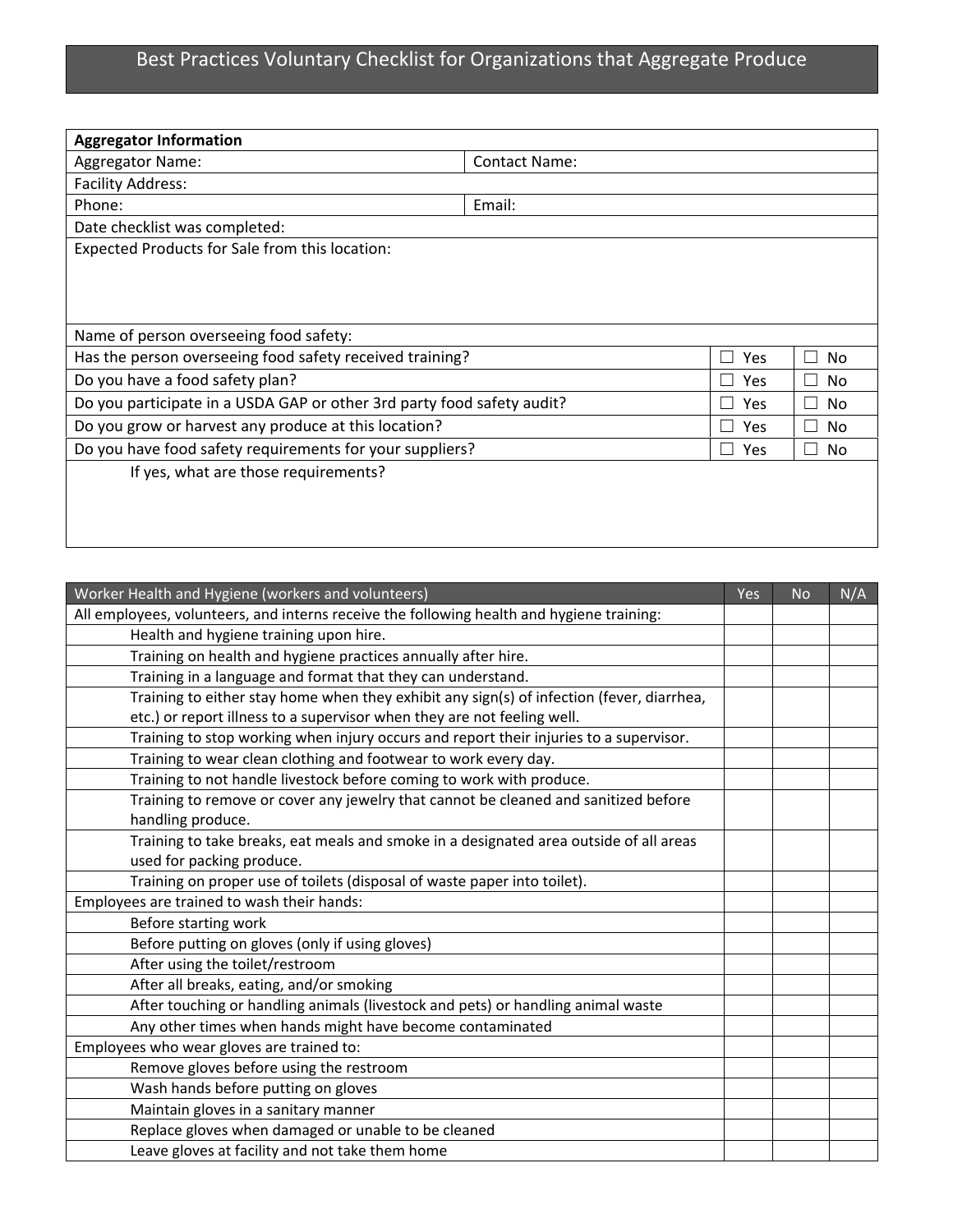| All employees have a combination of education, training and experience necessary to perform    |  |
|------------------------------------------------------------------------------------------------|--|
| their assigned jobs.                                                                           |  |
| Re-training occurs when employees are not following policies.                                  |  |
| Handwashing facilities are readily available, accessible for all employees and are near toilet |  |
| facilities.                                                                                    |  |
| Handwashing facilities have soap, water, paper towels, and trash can for paper                 |  |
| towels/trash.                                                                                  |  |
| The water used for handwashing contains no generic E. coli.                                    |  |
| Hand washing water is disposed of in a manner that does not contaminate covered                |  |
| produce.                                                                                       |  |
| Toilet facilities are readily available, accessible for all employees and are near handwashing |  |
| facilities.                                                                                    |  |
| The toilet and handwashing facilities are monitored between servicing for toilet paper, paper  |  |
| towels, soap and trash removal and replaced as needed.                                         |  |
| Visitors:                                                                                      |  |
| Visitors are made aware of all food safety policies.                                           |  |
| Visitors have access to toilet and handwashing facilities.                                     |  |
| A log is kept of all visitors who come into contact with produce.                              |  |
| A first aid kit is available, stocked and monitored.                                           |  |
| <b>RECORDS:</b> A record is kept of all food safety training that includes dates, topics, and  |  |
| participants.                                                                                  |  |

| <b>Product Handling and Packing</b>                                                               | Yes | <b>No</b> | N/A |
|---------------------------------------------------------------------------------------------------|-----|-----------|-----|
| What source of water is used for handling or packing purposes at the facility?                    |     |           |     |
| $\Box$ Well $\Box$ Municipal $\Box$ Other                                                         |     |           |     |
| The water source is tested for generic E. coli at least once per year and the results are kept on |     |           |     |
| file.                                                                                             |     |           |     |
| Produce is checked for signs of contamination prior to being processed through the facility.      |     |           |     |
| Dirt, mud, or other debris is removed from produce before packing.                                |     |           |     |
| There are policies or procedures for identification and corrective actions for contaminated       |     |           |     |
| produce that is found during packing.                                                             |     |           |     |
| Damaged produce is not reworked, to minimize the potential for contamination.                     |     |           |     |
| Produce that comes in cooled is quickly transferred to a cooler.                                  |     |           |     |
| Ice used for cooling produce is manufactured from water that contains no generic E. coli and is   |     |           |     |
| stored under sanitary conditions.                                                                 |     |           |     |
| All packaging materials used for produce are made of food grade materials.                        |     |           |     |
| Packing and handling equipment & tools, food grade totes, bins and packing containers are:        |     |           |     |
| Repaired/maintained                                                                               |     |           |     |
| Cleaned and sanitized before each use                                                             |     |           |     |
| Stored/protected in a manner that they do not become contaminated                                 |     |           |     |
| Food-grade packaging materials are stored in areas protected from pets, livestock, wild animals,  |     |           |     |
| and other contaminants.                                                                           |     |           |     |

| Facility                                                                                          | Yes | <b>No</b> | N/A |
|---------------------------------------------------------------------------------------------------|-----|-----------|-----|
| What source of water is used for cleaning purposes in the facility?                               |     |           |     |
| $\Box$ Well $\Box$ Municipal $\Box$ Other                                                         |     |           |     |
| The water source is tested for generic E. coli at least once per year and the results are kept on |     |           |     |
| file.                                                                                             |     |           |     |
| Packing areas and storage facilities are protected from wild and domestic animals.                |     |           |     |
| Toilets and hand washing stations use water that contains no generic E. coli and are cleaned and  |     |           |     |
| serviced routinely.                                                                               |     |           |     |
| There are policies or procedures on how to manage human waste spills, including septic spills.    |     |           |     |
| Pest Management                                                                                   |     |           |     |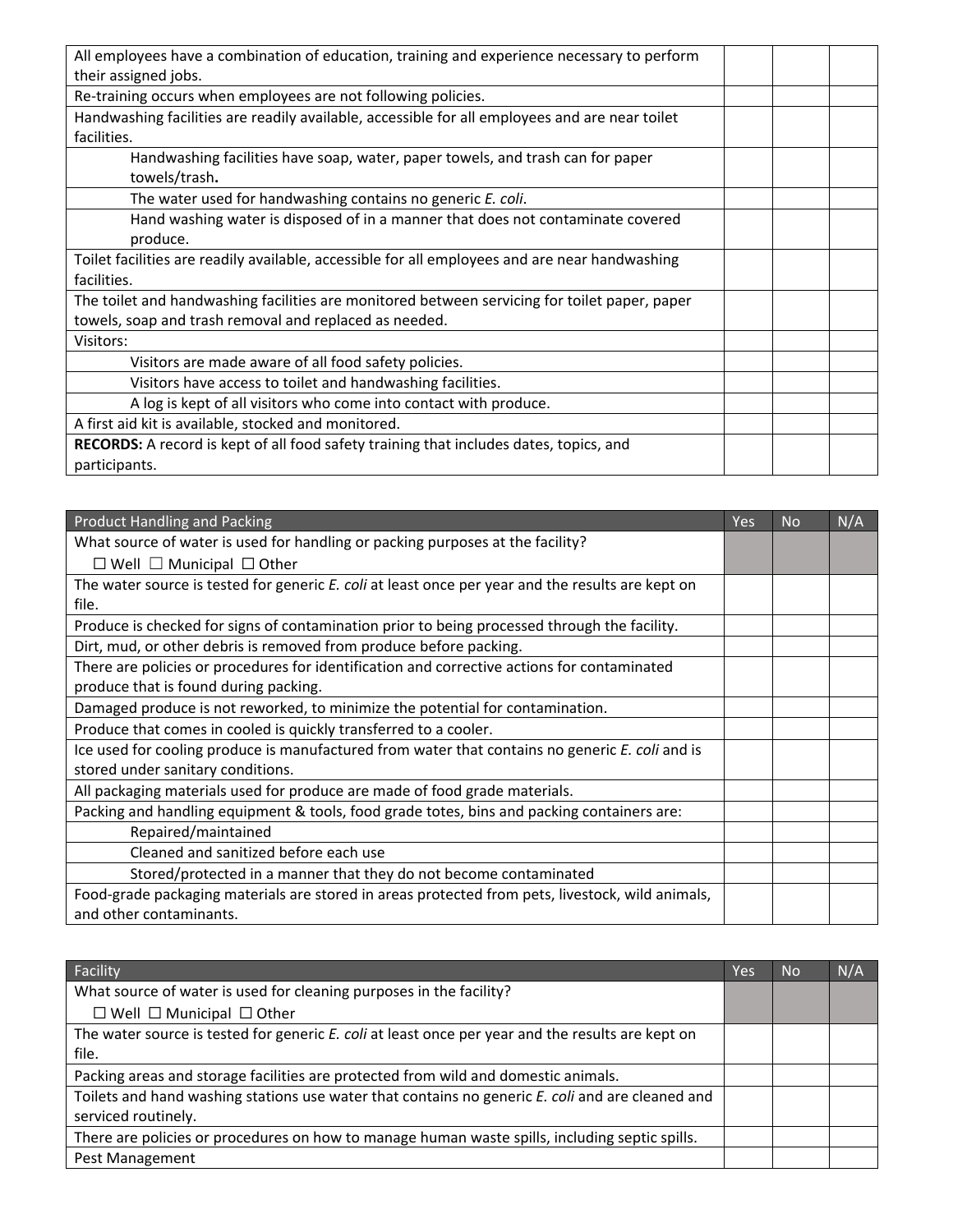| A pest control program is in place for all produce packing, holding and storage areas.            |  |
|---------------------------------------------------------------------------------------------------|--|
| Perimeter outside of the packing area is maintained and does not provide harborage for            |  |
| pests (no tall vegetation, trash, old equipment, etc.).                                           |  |
| Facility is designed to facilitate cleaning and sanitizing, including in and around equipment.    |  |
| Equipment used for handling produce does not travel through areas where it could become           |  |
| contaminated (e.g. standing water, cull produce, etc.).                                           |  |
| <b>Cleaning and Sanitizing</b>                                                                    |  |
| There are standard operating procedures for cleaning and sanitizing.                              |  |
| Cleaning and sanitizing procedures for food contact surfaces include                              |  |
| washing/scrubbing, rinsing with water that contains no generic E. coli, sanitizing and air        |  |
| drying.                                                                                           |  |
| Cleaning and sanitizing of food contact surfaces are done routinely.                              |  |
| Tools or equipment used for other types of non-produce commodities are cleaned and                |  |
| sanitized prior to use with produce.                                                              |  |
| Sanitizers are used according to EPA label requirements, and records are maintained               |  |
| that demonstrate monitoring and appropriate use.                                                  |  |
| RECORDS: All cleaning and sanitizing activities are documented.                                   |  |
| Coolers                                                                                           |  |
| Temperatures of storage coolers are monitored and documented.                                     |  |
| Produce is protected from condensation from ceiling or cooling units.                             |  |
| Coolers are on a schedule for cleaning and sanitizing. This includes ceilings, walls, strip       |  |
| curtains (if applicable), and floors if produce containers touch the floor.                       |  |
| <b>Culls and Trash</b>                                                                            |  |
| Located in an area away from stored produce                                                       |  |
| Removed at a frequency to prevent build-up                                                        |  |
| Managed to discourage pests                                                                       |  |
| Outside garbage receptacles and dumpsters are kept covered or closed.                             |  |
| Storage                                                                                           |  |
| Produce packing and storage areas are separate from other products/commodities                    |  |
| (meat, dairy, dry goods, etc.).                                                                   |  |
| Raw, in-process and finished produce items are stored in dedicated and separate cold              |  |
| storage rooms.                                                                                    |  |
| All storage areas have pest management controls and are free of trash and culls.                  |  |
| Floor surfaces are in good condition, slope to a floor or trench drain, have no standing water or |  |
| cracks, and are kept clean.                                                                       |  |
| Water on floors is managed to prevent pooling or, if pooling occurs, it is removed frequently.    |  |
| Floor drains are free from debris and standing water.                                             |  |
| Employee personal items are not stored in produce receiving, storage or processing areas.         |  |

| Transportation                                                                                 | Yes | <b>No</b> | N/A |
|------------------------------------------------------------------------------------------------|-----|-----------|-----|
| Vehicles used for transporting produce are inspected before use, maintained in good repair and |     |           |     |
| are not a source of potential contamination.                                                   |     |           |     |
| Vehicles are cleaned and sanitized on a schedule or any time they may have been contaminated   |     |           |     |
| (hauled animals or manure, meat, dairy, etc.).                                                 |     |           |     |
| Open transport vehicles are covered with clean, dry tarp before movement to another location.  |     |           |     |
| Produce for transport is properly loaded and stored to minimize contamination.                 |     |           |     |
| Produce is cooled or kept cool during transit.                                                 |     |           |     |

| Traceability                                                                                  | Yes | <b>No</b> | N/A |
|-----------------------------------------------------------------------------------------------|-----|-----------|-----|
| Produce is delivered and labeled with farm name, farm address, product name, date of harvest, |     |           |     |
| field location, and any applicable lot codes.                                                 |     |           |     |
| Records of delivered produce are maintained and include farm name, farm address, product      |     |           |     |
| name, date of harvest, field location, and any applicable lot codes.                          |     |           |     |
| Facility has the ability to trace from origin/source to destination.                          |     |           |     |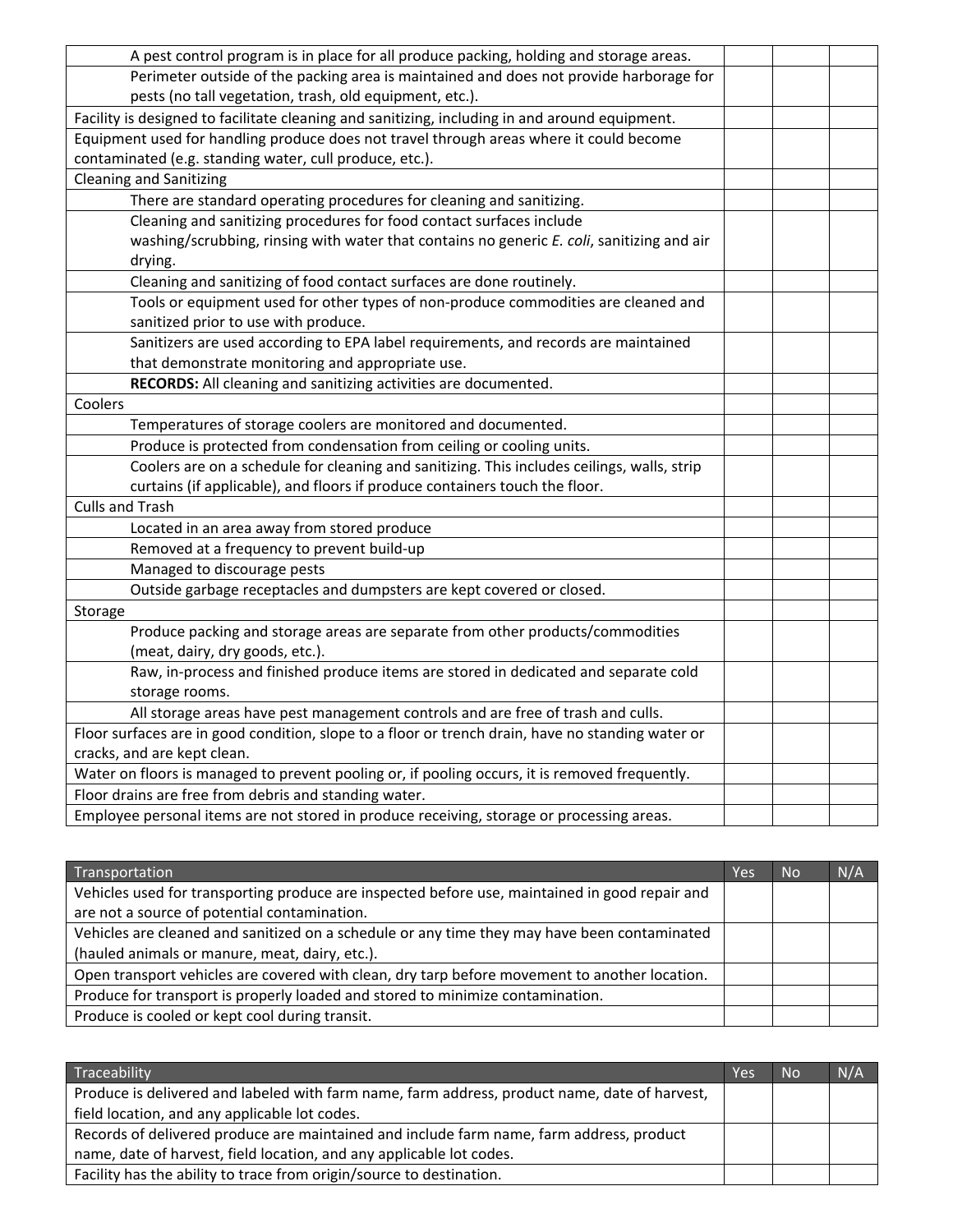# Best Practices Voluntary Checklist for Farmers Supplying Aggregators

| <b>Farm Information</b>                                                                                               |                                                   |            |             |
|-----------------------------------------------------------------------------------------------------------------------|---------------------------------------------------|------------|-------------|
| Farm Name:                                                                                                            | <b>Farm Contact Name:</b>                         |            |             |
| Farm Address:                                                                                                         |                                                   |            |             |
| Phone:                                                                                                                | Email:                                            |            |             |
| How many years have you farmed at this location?                                                                      | Do you raise or house livestock at this location? |            |             |
| Expected products for sale from this farm?                                                                            |                                                   |            |             |
| Name of person overseeing food safety:                                                                                |                                                   |            |             |
| Has the person overseeing food safety received training?                                                              | Yes<br>No<br>$\mathsf{L}$                         |            |             |
| Do you have a food safety plan?<br>$\Box$ Yes<br>$\Box$ No                                                            |                                                   |            |             |
| Do you participate in a USDA GAP or other 3rd party food safety audit?<br>$\Box$ Yes<br>□ No                          |                                                   |            |             |
| Do you anticipate using products from another farm?                                                                   |                                                   | $\Box$ Yes | $\sqcup$ No |
| List any products you might sell that originate on another farm and provide the farm name:<br>Farm Name:<br>Products: |                                                   |            |             |

| Worker Health & Hygiene (for all workers and volunteers)                                | <b>Yes</b> | <b>No</b> | N/A |
|-----------------------------------------------------------------------------------------|------------|-----------|-----|
| Personnel are trained to properly wash their hands after using the restroom, before and |            |           |     |
| after eating, and after breaks.                                                         |            |           |     |
| Personnel wear appropriate clean clothing and shoes that protects produce from risk of  |            |           |     |
| contamination.                                                                          |            |           |     |
| Personnel are trained on farm's food safety practices.                                  |            |           |     |
| Signage is posted to reinforce hygiene and sanitation practices to all personnel.       |            |           |     |
| Smoking and eating are limited to designated areas away from produce.                   |            |           |     |
| Personnel with illnesses or open wounds are prohibited from handling produce (i.e.,     |            |           |     |
| given another task or sent home).                                                       |            |           |     |
| Current farm emergency contact information, including phone numbers, is available on    |            |           |     |
| site at all times.                                                                      |            |           |     |
| First aid kit is on premises during all work hours.                                     |            |           |     |

| <b>Irrigation Water</b>                                                                           | <b>Yes</b> | <b>No</b> | N/A |
|---------------------------------------------------------------------------------------------------|------------|-----------|-----|
| Water source(s) for Irrigation: $\Box$ Well $\Box$ Municipal $\Box$ Surface                       |            |           |     |
| Irrigation method(s) used:                                                                        |            |           |     |
| $\Box$ Overhead $\Box$ Flood/Furrow $\Box$ Drip<br>$\Box$ Other                                   |            |           |     |
| The water source is tested for generic E. coli at least once per year and the results are kept on |            |           |     |
| file.                                                                                             |            |           |     |
| <b>Soil Amendments and Applications</b>                                                           | <b>Yes</b> | <b>No</b> | N/A |
| Check all used:                                                                                   |            |           |     |
| $\Box$ Composted Manure $\Box$ Raw Manure $\Box$ Composted Vegetable Matter                       |            |           |     |
| $\Box$ Other (i.e., vermicompost, biochar, fish emulsion) $\Box$ Ag Tea $\Box$ Biosolids          |            |           |     |
| If used, raw manure is incorporated into the soil (choose one):                                   |            |           |     |
| $\Box$ 120 days before harvest for crops that touch the ground                                    |            |           |     |
| $\Box$ 90 days before harvest for crops that do not touch the ground                              |            |           |     |
| Manure application schedule is documented with a copy available on file.                          |            |           |     |
| Contamination risk: Manure is stored down slope from fields and water source(s).                  |            |           |     |
| Compost source and manufacturer are documented (including time, temperature and                   |            |           |     |
| turnings) with copy available on file.                                                            |            |           |     |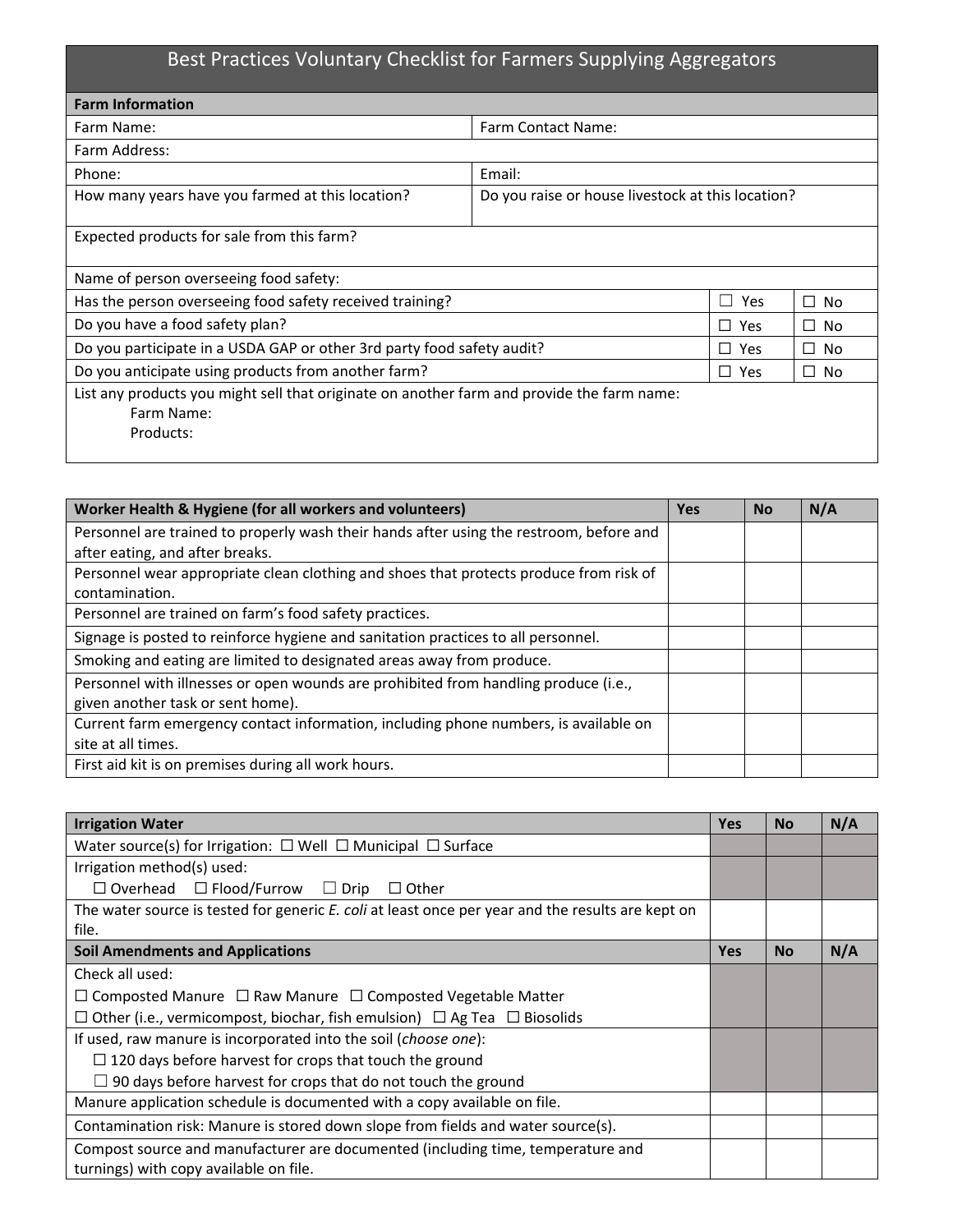| <b>Chemical Fertilizer(s)</b>                                              |  |  |
|----------------------------------------------------------------------------|--|--|
| Water Source for Fertilizer Application:                                   |  |  |
| $\Box$ Well $\Box$ Municipal $\Box$ Surface $\Box$ N/A                     |  |  |
| Fertilizer application schedule is documented with copy available on file. |  |  |
| Pesticides/fungicides/herbicides used?                                     |  |  |
| Water Source for Pesticide/Herbicide Application:                          |  |  |
| $\Box$ Well $\Box$ Municipal $\Box$ Surface $\Box$ N/A                     |  |  |
| Pesticides/fungicides/herbicides documented with copy available on file.   |  |  |

| Pets/Animals/Wildlife/Livestock                                                              |  | <b>No</b> | N/A |
|----------------------------------------------------------------------------------------------|--|-----------|-----|
| Measures are taken to limit livestock, domestic and wild animals from entering production    |  |           |     |
| areas.                                                                                       |  |           |     |
| Production and handling areas monitored for pests, domestic & wild animals (including birds, |  |           |     |
| rodents).                                                                                    |  |           |     |

| <b>Harvest/Handling/Packing</b>                                                                 | Yes | <b>No</b> | N/A |
|-------------------------------------------------------------------------------------------------|-----|-----------|-----|
| Water source(s) for food contact surfaces, handwashing, harvest tools, product handling and     |     |           |     |
| packing uses:                                                                                   |     |           |     |
| Is from one of the sources:                                                                     |     |           |     |
| $\Box$ Municipal $\Box$ Well water<br>$\Box$ Treated surface water                              |     |           |     |
| The water source is tested for generic E. coli at least once per year and the results are       |     |           |     |
| kept on file.                                                                                   |     |           |     |
| If generic E. coli is detected, the water source is treated to ensure there is no               |     |           |     |
| detectable generic E. coli in a 100mL sample.                                                   |     |           |     |
| Processing water that is reused is monitored for contamination and is changed at a              |     |           |     |
| frequency that prevents contamination.                                                          |     |           |     |
| Ice is produced from a water source that contains no generic E. coli and is stored              |     |           |     |
| under sanitary conditions.                                                                      |     |           |     |
| Produce is kept cool during harvest and quickly transferred to a cooler after harvest.          |     |           |     |
| Harvest equipment & tools, food grade totes, bins and packing containers are:                   |     |           |     |
| Repaired/maintained                                                                             |     |           |     |
| Cleaned and sanitized before each use                                                           |     |           |     |
| Stored/protected in a manner so they do not become contaminated                                 |     |           |     |
| Handwashing station with water (that contains no generic E. coli), is clean and stocked with    |     |           |     |
| hand soap, single use towels, and with a trash can.                                             |     |           |     |
| Handwashing facilities are readily available, accessible for all employees and are near toilet  |     |           |     |
| facilities.                                                                                     |     |           |     |
| Handwashing facilities have soap, water, paper towels, and trash can for paper<br>towels/trash. |     |           |     |
| The water used for handwashing contains no generic E. coli.                                     |     |           |     |
| Hand washing water is disposed of in a manner that does not contaminate covered<br>produce.     |     |           |     |
| Toilet facilities are readily available, accessible for all employees and are near handwashing  |     |           |     |
| facilities.                                                                                     |     |           |     |
| <b>Cleaning and Sanitizing</b>                                                                  |     |           |     |
| There are standard operating procedures for cleaning and sanitizing.                            |     |           |     |
| Cleaning and sanitizing procedures for food contact surfaces include                            |     |           |     |
| washing/scrubbing, rinsing with water that contains no generic E. coli, sanitizing and          |     |           |     |
| air drying.                                                                                     |     |           |     |
| Cleaning and sanitizing of food contact surfaces are done routinely.                            |     |           |     |
| Tools or equipment used for other types of non-produce commodities are cleaned                  |     |           |     |
| and sanitized prior to use with produce.                                                        |     |           |     |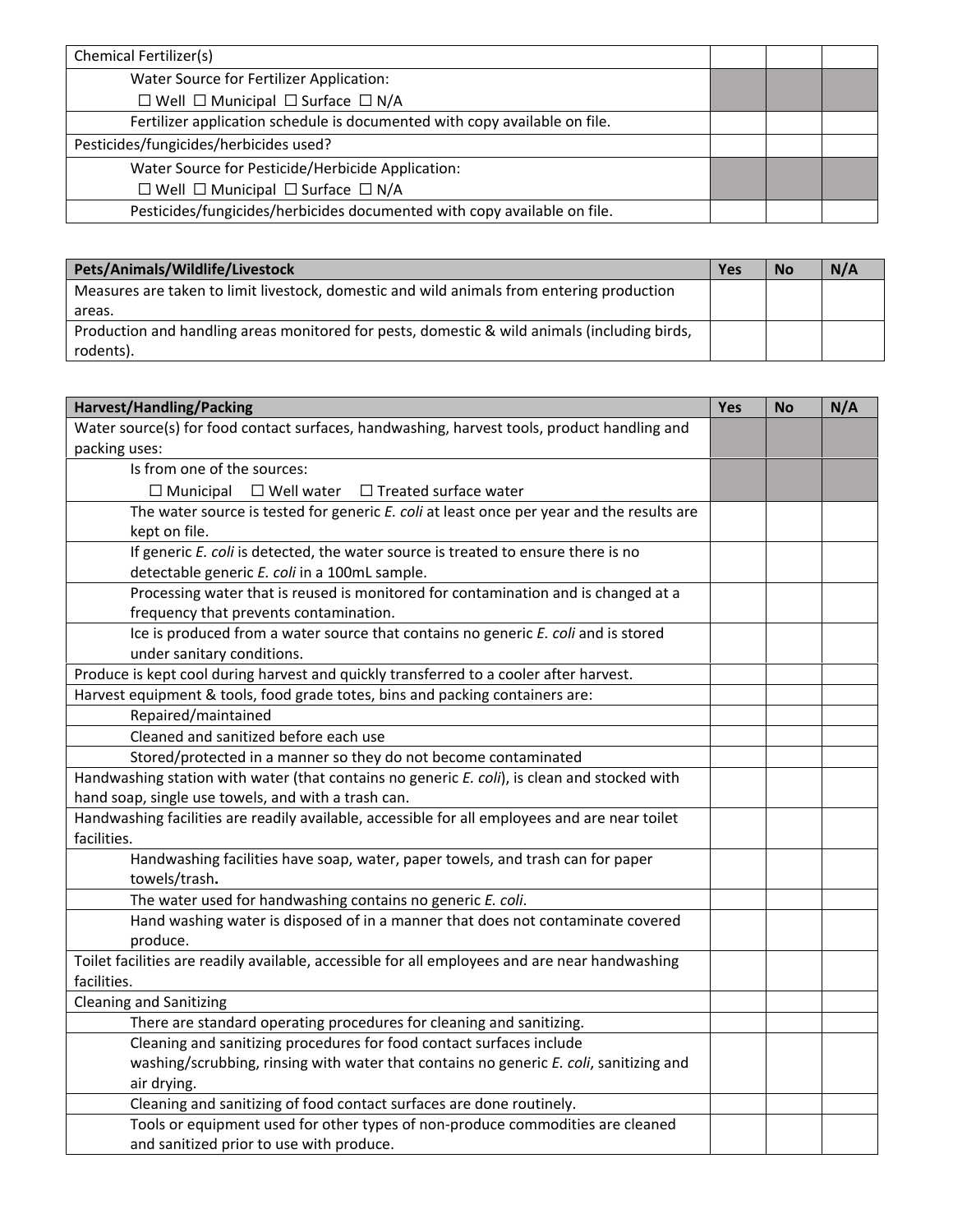| Sanitizers are used according to EPA label requirements, and records are maintained |  |  |
|-------------------------------------------------------------------------------------|--|--|
| that demonstrate monitoring and appropriate use.                                    |  |  |

| <b>Transportation and Traceability</b>                                                   | Yes | <b>No</b> | N/A |
|------------------------------------------------------------------------------------------|-----|-----------|-----|
| Transportation vehicles are in good repair.                                              |     |           |     |
| Vehicles are cleaned and sanitized on a schedule.                                        |     |           |     |
| Open transport vehicles are covered with clean, dry tarp before leaving farm.            |     |           |     |
| Products for transport are properly loaded and stored to minimize risk of contamination. |     |           |     |
| Product for transport is cooled or kept cool during transit.                             |     |           |     |
| Produce that is delivered is labeled with farm name, farm address, product name, date of |     |           |     |
| harvest, field location, and any applicable lot codes.                                   |     |           |     |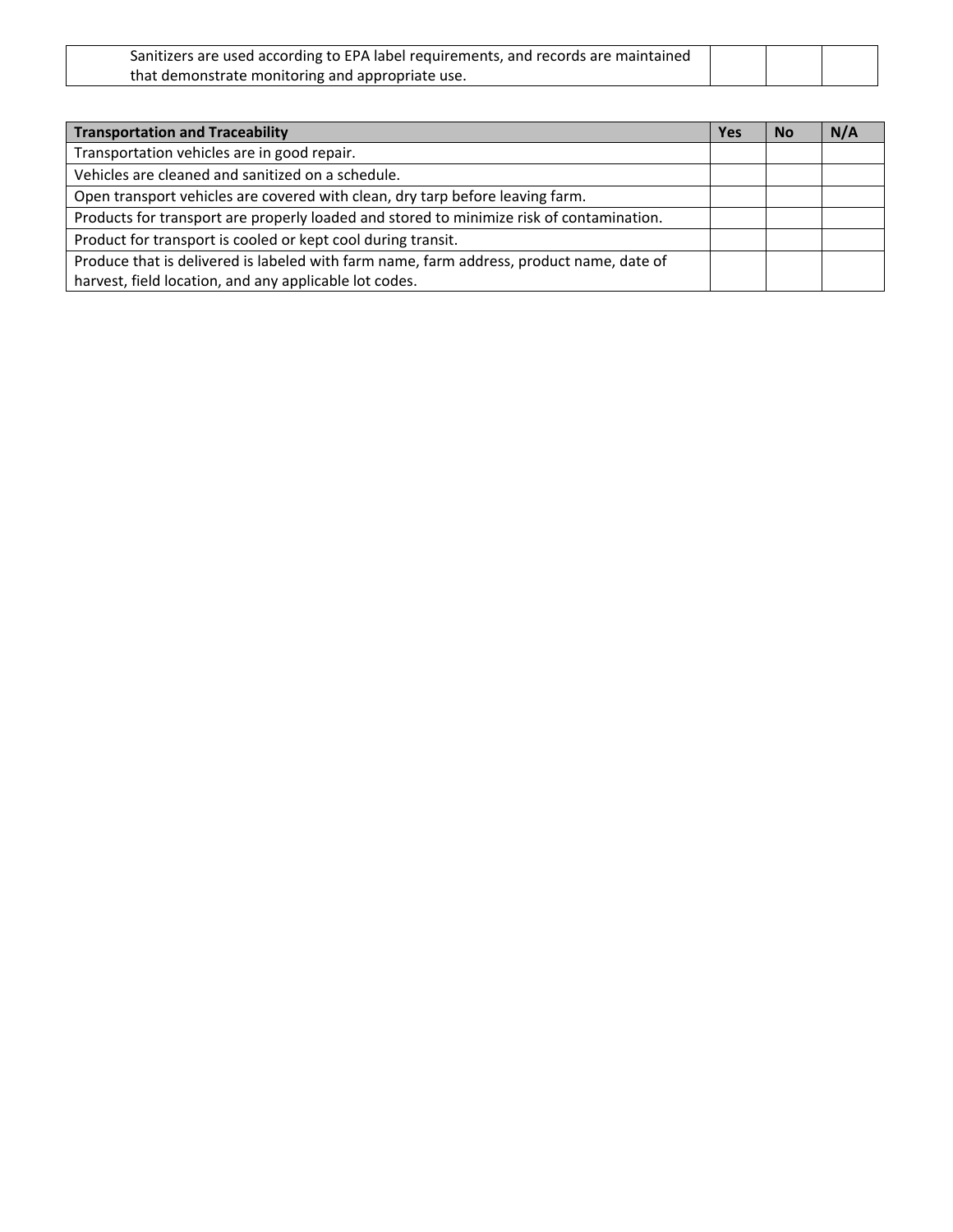### **What is Traceability ?**

#### For the Facility:

**What is traceability?** Traceability is the ability to track your product as it moves from your farm or facility to any transporter, distributor, repacker and/or buyer.

**Why should I set up a traceability system for my products?** Traceability is important to food safety and can benefit the rest of your business. It also allows you to follow quality issues or complaints, keep track of the amount you sold, and minimize impacts from a potential foodborne illness.

**How can I set up a traceability system?** One way you can implement traceability for your operation is using a tracking system that identifies the origin and destination of all harvested produce, e.g. lot codes.

**What is a "lot"?** It is a distinct and limited portion of product that can be grouped and identified.

**How do I determine a "lot"?** The size of the lot will depend upon what works best for your system. Some options for determining the lot are date, supplier, commodity, package size, etc.

**How do I keep track of a "lot"?** You can create a *lot code* or *batch number*. A lot code is a unique series of numbers or letters, or a combination, that identifies specific details about the lot which you can use to track the product. The lot code should include information that allows you to determine where the product came from and when you received the product. It is best to keep this code simple but meaningful for your operation.

**Why do I need to set up lots?** Keeping track of what comes into and goes out of your facility is beneficial in the event you are part of a product recall or another food safety issue (or need to prove your product was not the source of such an event). Traceability and lot tracking involve keeping paperwork, but this recordkeeping provides benefits for food safety and quality to both your facility and the farmers who supply you.

#### **For more information on traceability and lot codes visit:** https://gaps.cornell.edu/educational‐materials/decision‐ trees/traceability/

#### From the Supplier:

This is an example of what you can have your supplier complete when they are providing produce to you.

Example of information to collect from supplier for traceability:

| The following may be used as a receipt from the grower:                          |
|----------------------------------------------------------------------------------|
|                                                                                  |
| Refrigerator truck temperature (if applicable) _____________                     |
|                                                                                  |
| Description and volume of product purchased: ___________________________________ |
|                                                                                  |
|                                                                                  |
|                                                                                  |
|                                                                                  |
|                                                                                  |
|                                                                                  |
|                                                                                  |